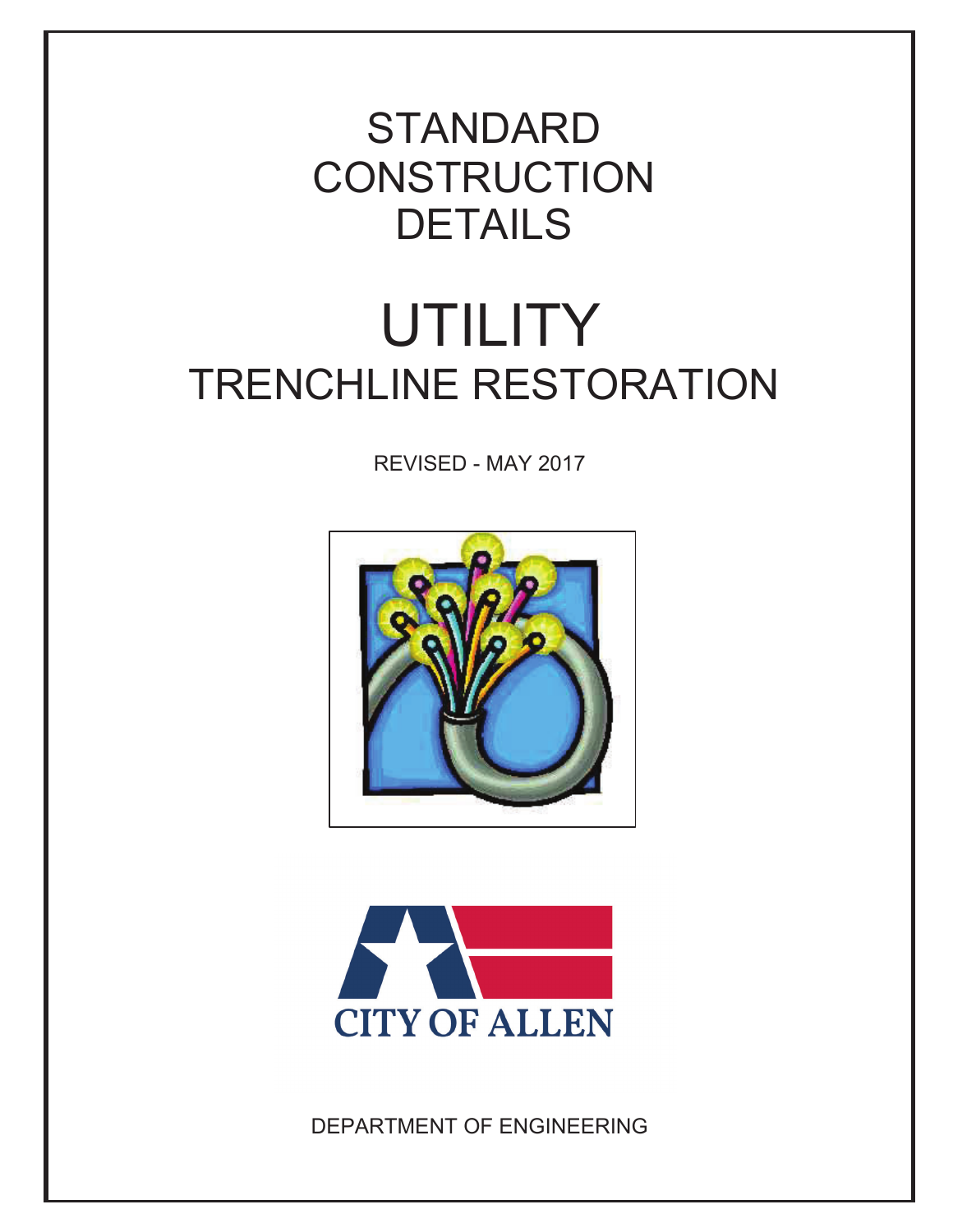## TABLE OF CONTENTS UTILITY

| UTILITY INSTALLATION BENEATH ASPHALT ROAD SURFACE SD-U02 |  |
|----------------------------------------------------------|--|
|                                                          |  |
|                                                          |  |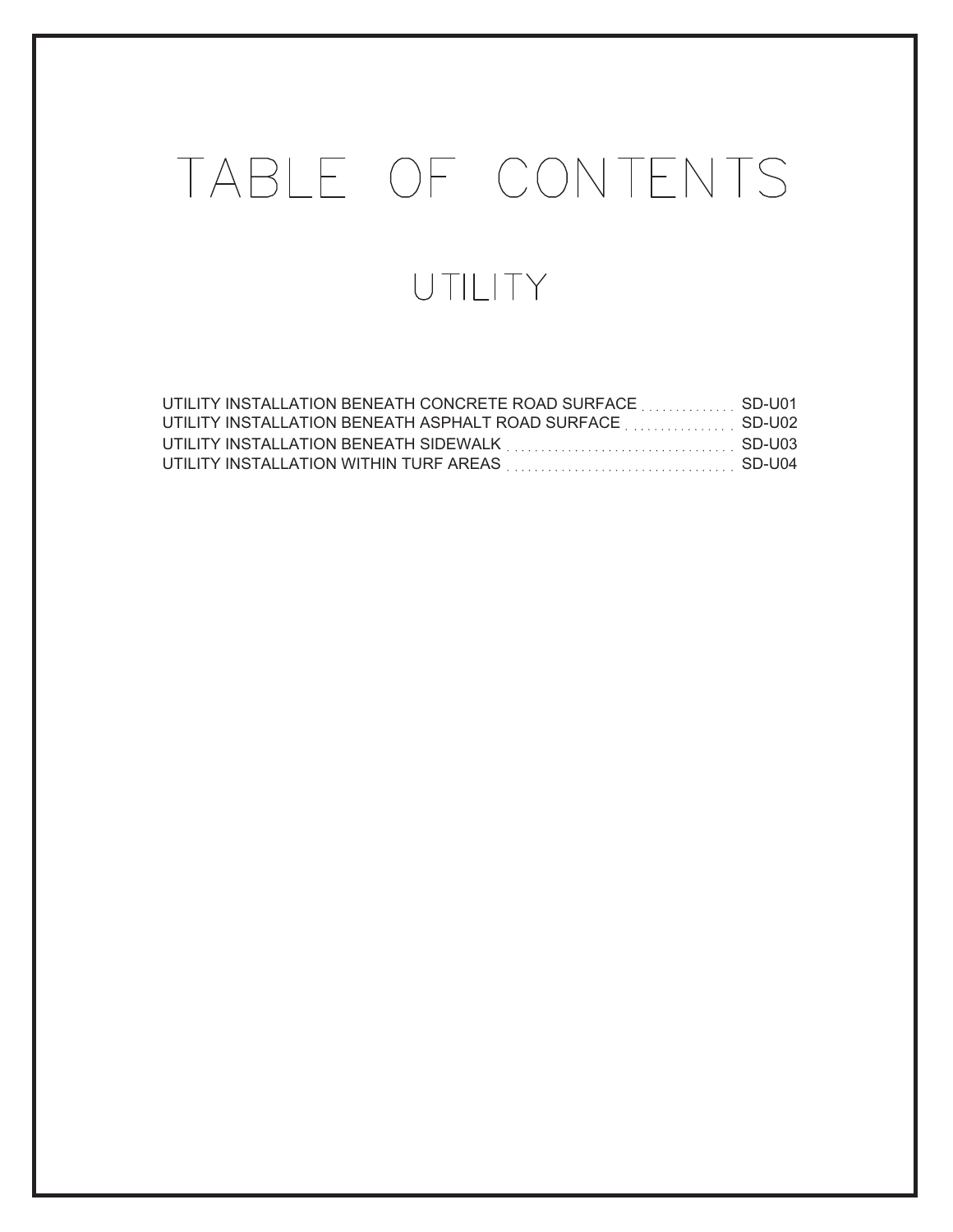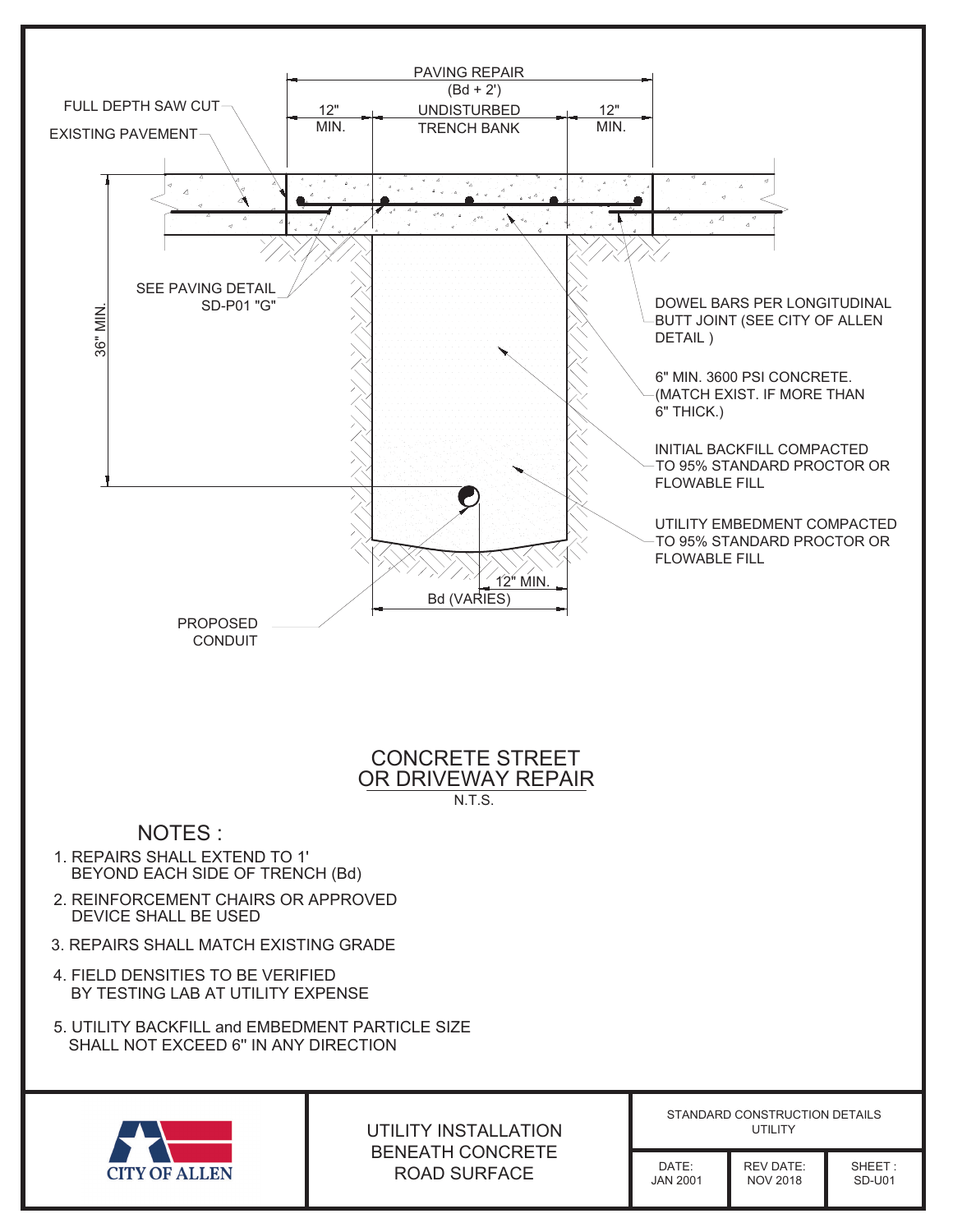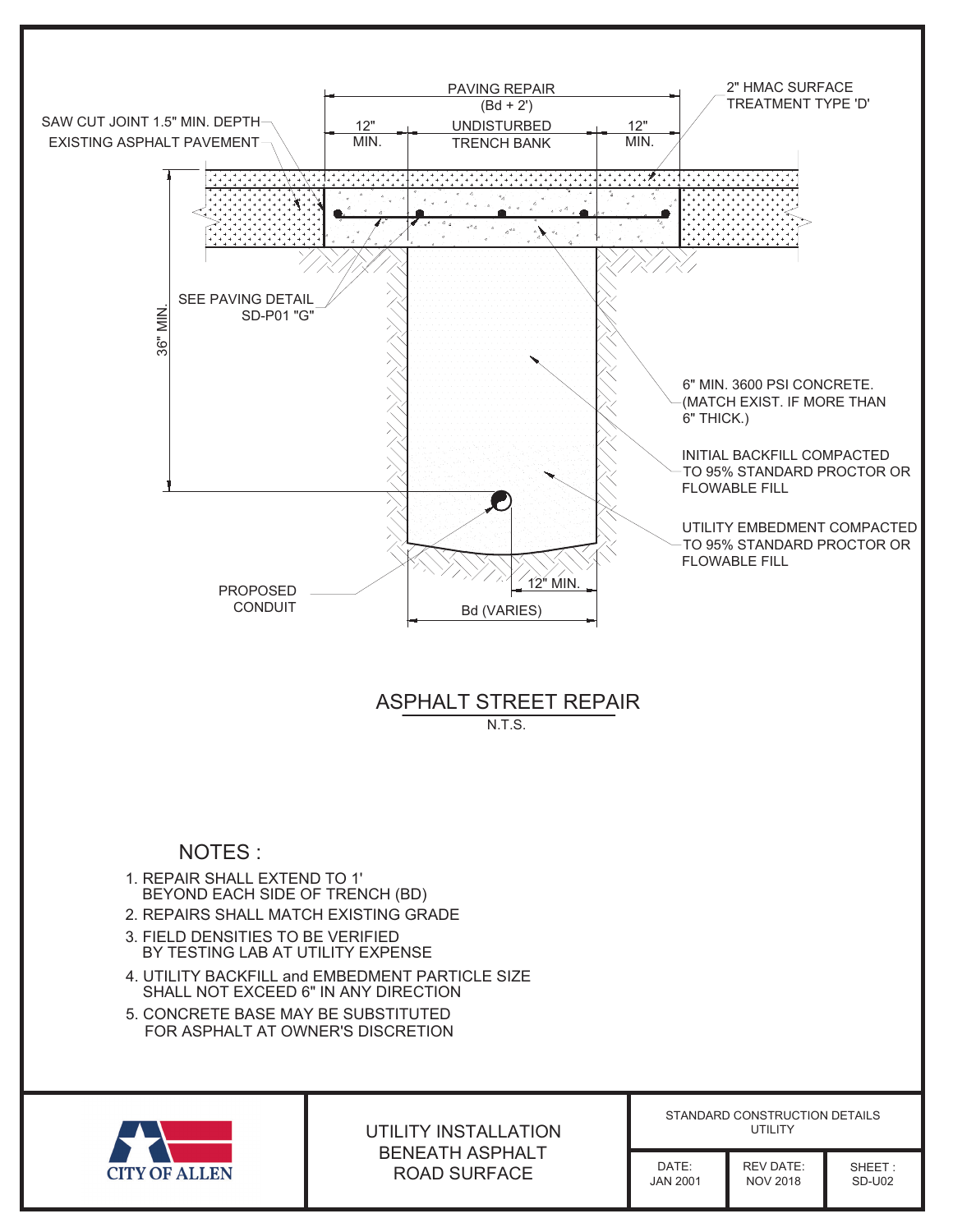